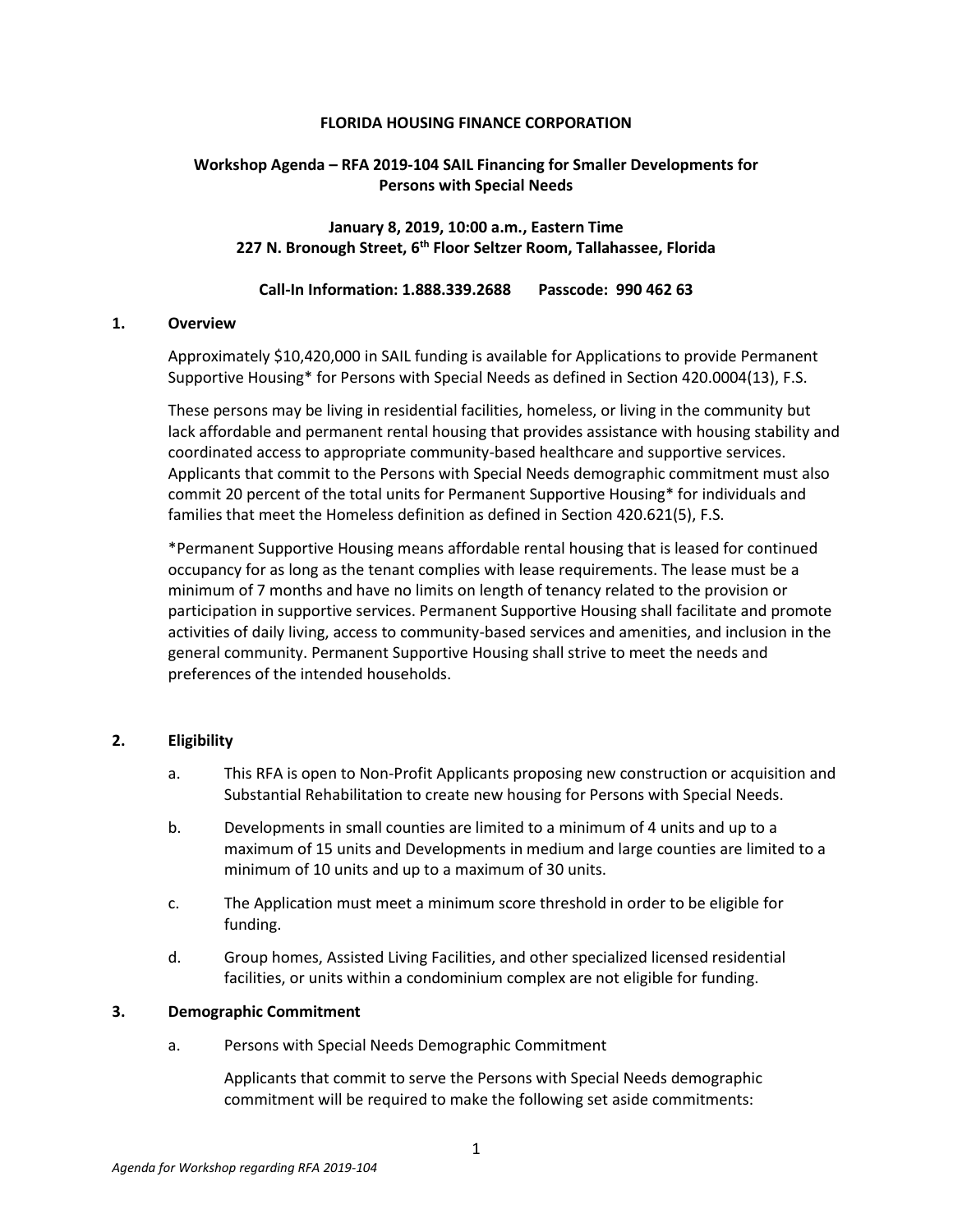At least 70 percent of the total units must consist of Permanent Supportive Housing for Persons with Special Needs as defined in Section 420.0004(13), F.S.;

AND

At least 20 percent of the total units must consist of Permanent Supportive Housing for individuals and families that meet the definition of Homeless as defined in Section 420.621(5), F.S., (which may be the same units set aside for Persons with Special Needs).

- b. Applicants must specify the defined Persons with Special Needs subpopulation(s) they intend to serve.
	- (1) Adult persons requiring independent living services in order to maintain housing or develop independent living skills and who have a Disabling Condition that currently impairs or is likely to impair their physical mobility;\*
	- (2) Persons receiving benefits under the Social Security Disability Insurance (SSDI) program or the Supplemental Security Income (SSI) program or from veterans' disability benefits;\*

\*Due to the likelihood that residents of the subpopulations described in (1) and (2) above may have Mobility Impairments, Applicants that select (1) and/or (2) above must, at a minimum, meet the accessibility, adaptability, universal design and visitability features requirements outlined in Section Four A.8.c.(1) ("Level 1 Accessibility Requirements").

- (3) Adult persons requiring independent living services in order to maintain housing or develop independent living skills and who have a Disabling Condition that neither currently impairs nor is likely to impair their physical mobility, such as persons with a mental illness;\*\*
- (4) Young adults formerly in foster care who are eligible for services under Section 409.1451(5), F.S.;\*\* and/or
- (5) Survivors of domestic violence as defined in Section 741.28, F.S.\*\*

\*\*Because residents of the subpopulations described in (3), (4), and (5) above are less likely to have Mobility Impairments, Applicants that select (3) and/or (4) and/or (5) above and that do not also select (1) and/or (2) above must at a minimum meet the accessibility, adaptability, universal design and visitability features requirements outlined in Section Four A.8.c.(2) ("Level 2 Accessibility Requirements").

c. The Applicant must also describe the Persons with Special Needs population(s) to be served. For example, a subpopulation might be Persons with a Disabling Condition with mental illness or veterans with brain or spinal cord injuries.

# **4. Contact Person/Applicant/Developer/Management Company**

a. Contact Information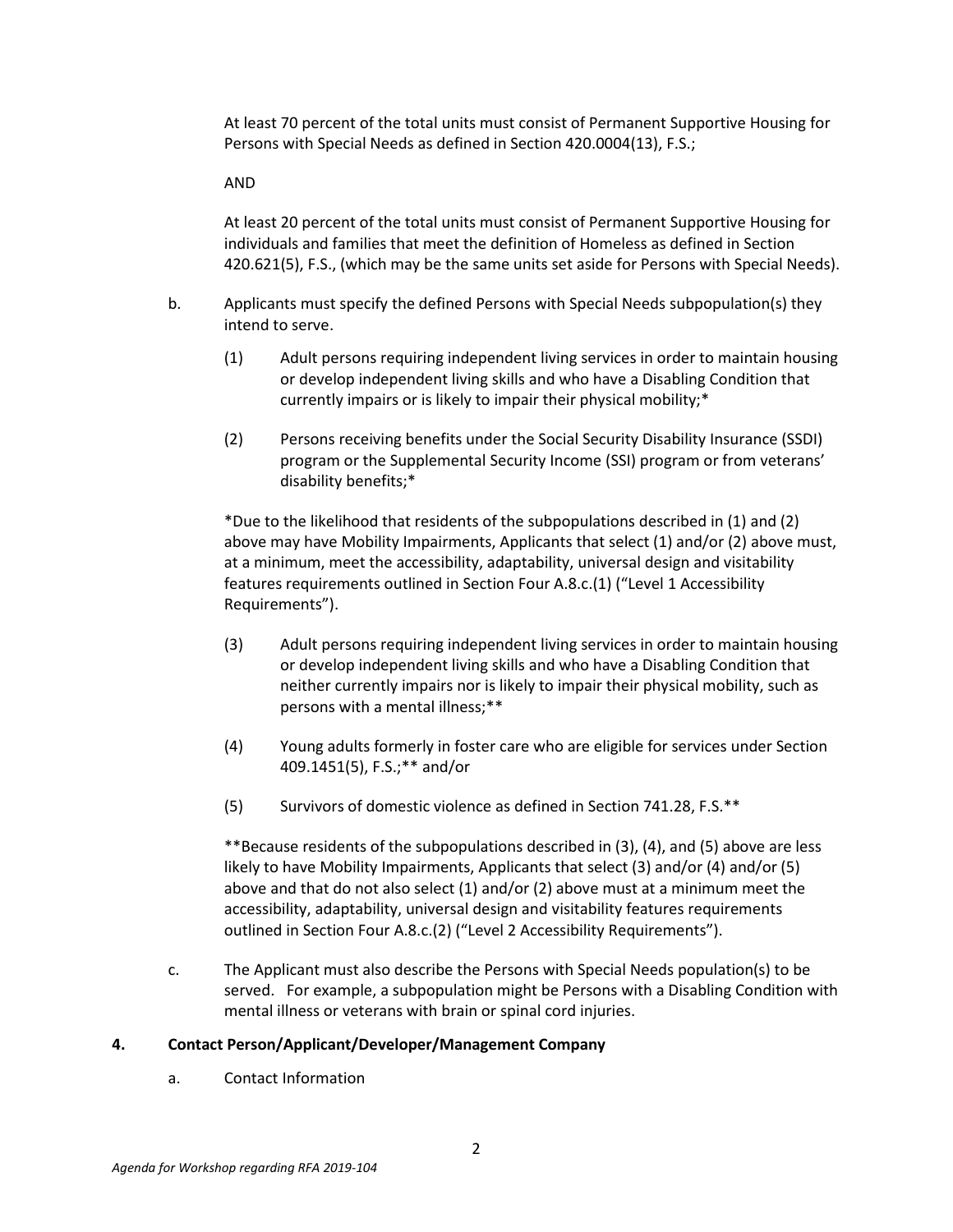- (1) Authorized Principal Representative. The Authorized Principal Representative (i) must be a natural person Principal of at least one Non-Profit entity of the Applicant listed on the Principal Disclosure Form; (ii) must have signature authority to bind the Applicant entity; (iii) must sign the Applicant Certification and Acknowledgement form submitted in this Application; (iv) must sign the Site Control Certification form and, (v) if funded, will be the recipient of all future documentation that requires a signature.
- (2) Operational Contact Person (optional). If provided, the Operational Contact Person will be the recipient of any general correspondence associated with the Development activities that does not require a signature. If an Operational Contact Person is not provided, the Authorized Principal Representative will be the recipience of any such documentation.

## b. Applicant Information - **Only Non-Profit Applicants are eligible for funding**.

- (1) The Applicant must be a legally formed entity (i.e., limited partnership, limited liability company, etc.) qualified to do business in the state of Florida as of the Application Deadline.
- (2) The Applicant must provide the IRS determination letter demonstrating that, as of the Application Deadline, the Applicant entity is a Non-Profit organization under 501(c)(3) or 501(c)(4) of the IRC.
- (3) The Applicant must provide the Non-Profit Applicant's Articles of Incorporation or the IRS Form 990 most recently filed with the IRS, but no earlier than 2016, demonstrating that, as of the Application Deadline, one of the Applicant entity's purposes is to foster low-income housing.
- (4) To be eligible for funding, the Non-Profit entity must meet the definition of Non-Profit as set out in Subsection 67-48.002(84), F.A.C. During ranking, preference will be given to Applications where one or more Non-Profit entities receive 100 percent of the Developer fee.
- (5) Homeless Assistance Continuum of Care requirements for all Applicants:

At Application, the Applicant must:

- (a) Acknowledge that it has informed the Local CoC lead agency of its intent to apply for funding to develop housing pursuant to this RFA;
- (b) Commit to be an active voting member of the Local Homeless Assistance Continuum of Care jurisdiction that serves the community in which the proposed Development is located; have an agreement to participate in the Local CoC's Homeless Management Information System (HMIS); and will contribute data on the Development's tenants to the CoC's HMIS data system or, if serving Survivors of Domestic Violence, is providing aggregate data reports to the Local CoC; and
- (c) Prior to loan closing, it will have an executed agreement with the Local CoC jurisdiction to participate in its HMIS and will contribute data on the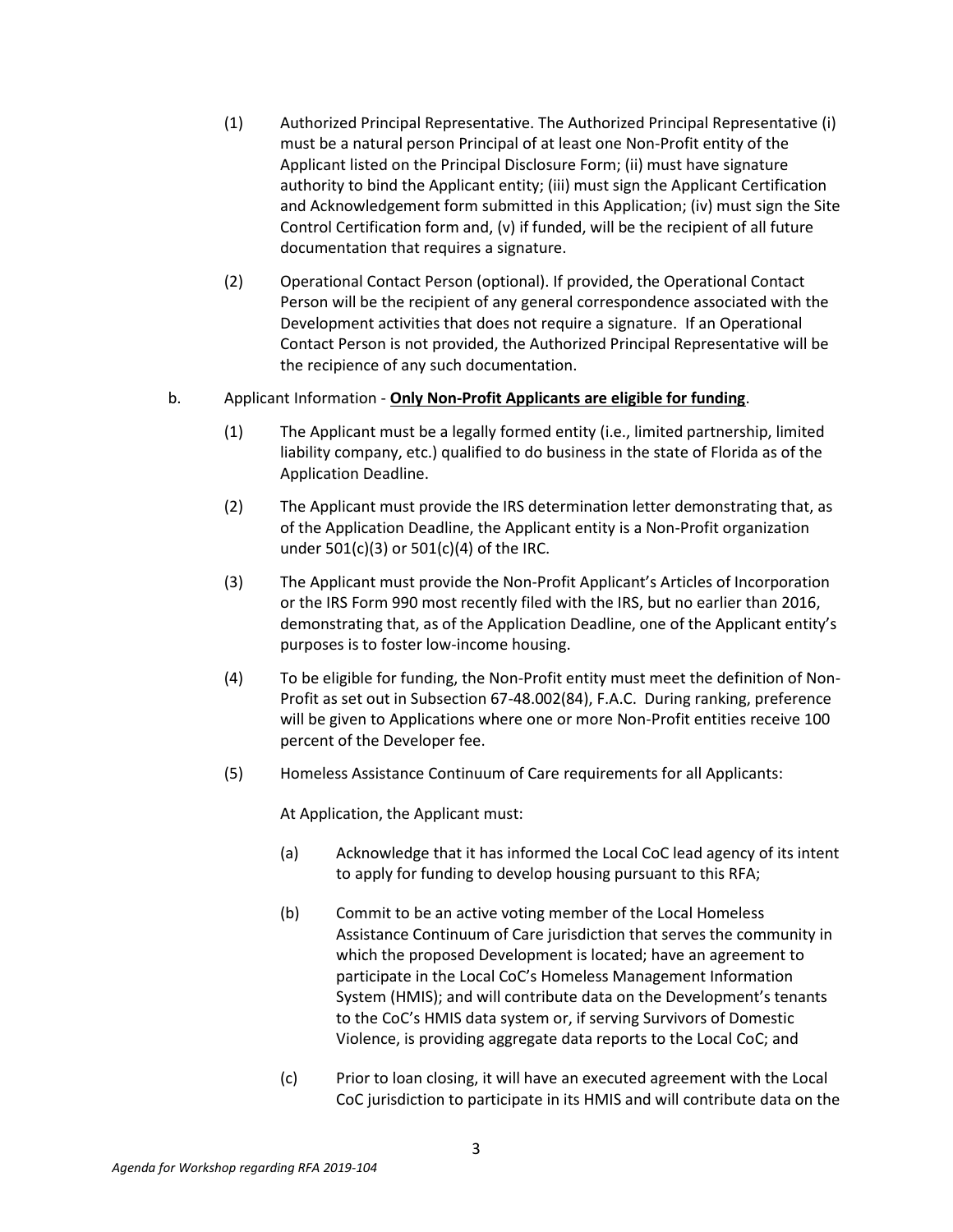Development's tenants to the Continuum's HMIS data system or, if serving Survivors of Domestic Violence, is providing aggregate data reports to the Local CoC.

- (6) The Applicant must provide an IRS Form 8821 for all Financial Beneficiaries and, if requested by the Corporation, all natural person Principals disclosed on the Principals of the Applicant and Developer(s) Disclosure Form.
- c. General Developer Information
	- (1) Name of Developer (including all co-Developers);
	- (2) Evidence each Developer is a legally formed entity qualified to do business in Florida as of Application Deadline; and
	- (3) Required General Development Experience

A Principal, which must be a natural person, of each experienced Developer entity must have, since January 1, 1999, completed at least one (1) affordable rental housing development. At least one (1) of the completed developments must consist of a total number of units no less than 50 percent of the total number of units in the proposed Development. For purposes of this provision, completed means (i) that the temporary or final certificate of occupancy has been issued for at least one (1) unit in one of the residential apartment buildings within the development, or (ii) if funded with Housing Credits, that at least one (1) IRS Form 8609 has been issued for one of the residential apartment buildings within the development. As used in this section, a Housing Credit development that contains multiple buildings is a single development regardless of the number of buildings within the development for which an IRS Form 8609 has been issued.

If the experience of a natural person Principal for a Developer entity listed in this Application was acquired from a previous affordable housing Developer entity, the natural person Principal must have also been a Principal of that previous Developer entity as the term Principal was defined by the Corporation at that time.

The individual meeting the General Development Experience requirements must be disclosed on the Principals of the Applicant and Developer(s) Disclosure Form (Form Rev. 08-2016).

- d. Principal Disclosure Form
	- (1) Eligibility Requirement

To be eligible for funding, the Applicant must upload the Principals of the Applicant and Developer(s) Disclosure Form (Form Rev. 08-16) ("Principals Disclosure Form") with the Application and Development Cost Pro Forma. The Principals Disclosure Form must conform with the requirements set forth in Section 67-48.002, F.A.C.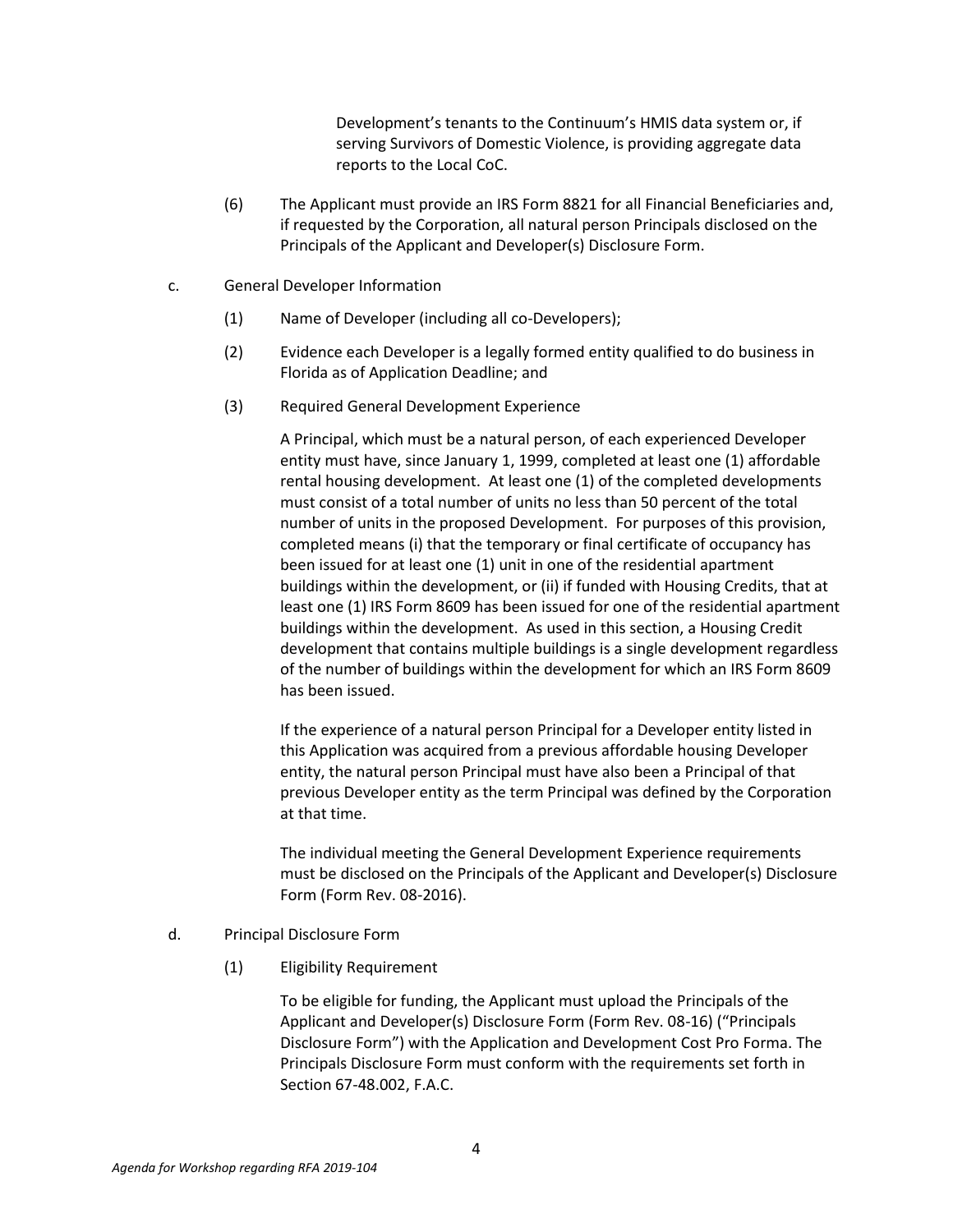(2) Applicants will receive 5 points if the uploaded Principal Disclosure Form was stamped "Approved" during the Advance Review Process provided (a) it is still correct as of Application Deadline, and (b) it was approved for the type of funding being requested (i.e., Housing Credits or Non-Housing Credits). The Advance Review Process for Disclosure of Applicant and Developer Principals is available on the Corporation's Website https://www.floridahousing.org/programs/developers-multifamilyprograms/competitive/2019/2019-104 (also accessible by clicking [here\)](https://www.floridahousing.org/programs/developers-multifamily-programs/competitive/2019/2019-104) and also includes samples which may assist the Applicant in completing the required Principals Disclosure form.

Note: It is the sole responsibility of the Applicant to review the Advance Review Process procedures and to submit any Principals Disclosure Form for review in a timely manner in order to meet the Application Deadline. The Corporation will review each Principals Disclosure Form submitted for review and respond to the Applicant's contact person within 14 Calendar Days of the date of the initial submission and/or corrected submission.

e. Name of Management Company

## **5. General Proposed Development Information**

- a. Development Name
- b. Development Category (new construction or acquisition with Substantial Rehabilitation)

The Applicant must indicate whether the proposed Development will create new housing through the Development Category of new construction or through acquisition with Substantial Rehabilitation.

For purposes of this RFA, creation of new housing means that the proposed Development is not currently contractually or otherwise legally obligated to provide housing for Persons with Special Needs pursuant to any written instrument, rule, regulation or law.

- c. Development Type (Garden Apartments, Duplexes, Triplexes, or Quadraplexes)
- d. Enhance Structural Systems ("ESS") Construction Qualifications
	- Formerly "concrete construction"
	- Definition has been clarified

#### **6. Location**

a. The RFA is open to all counties.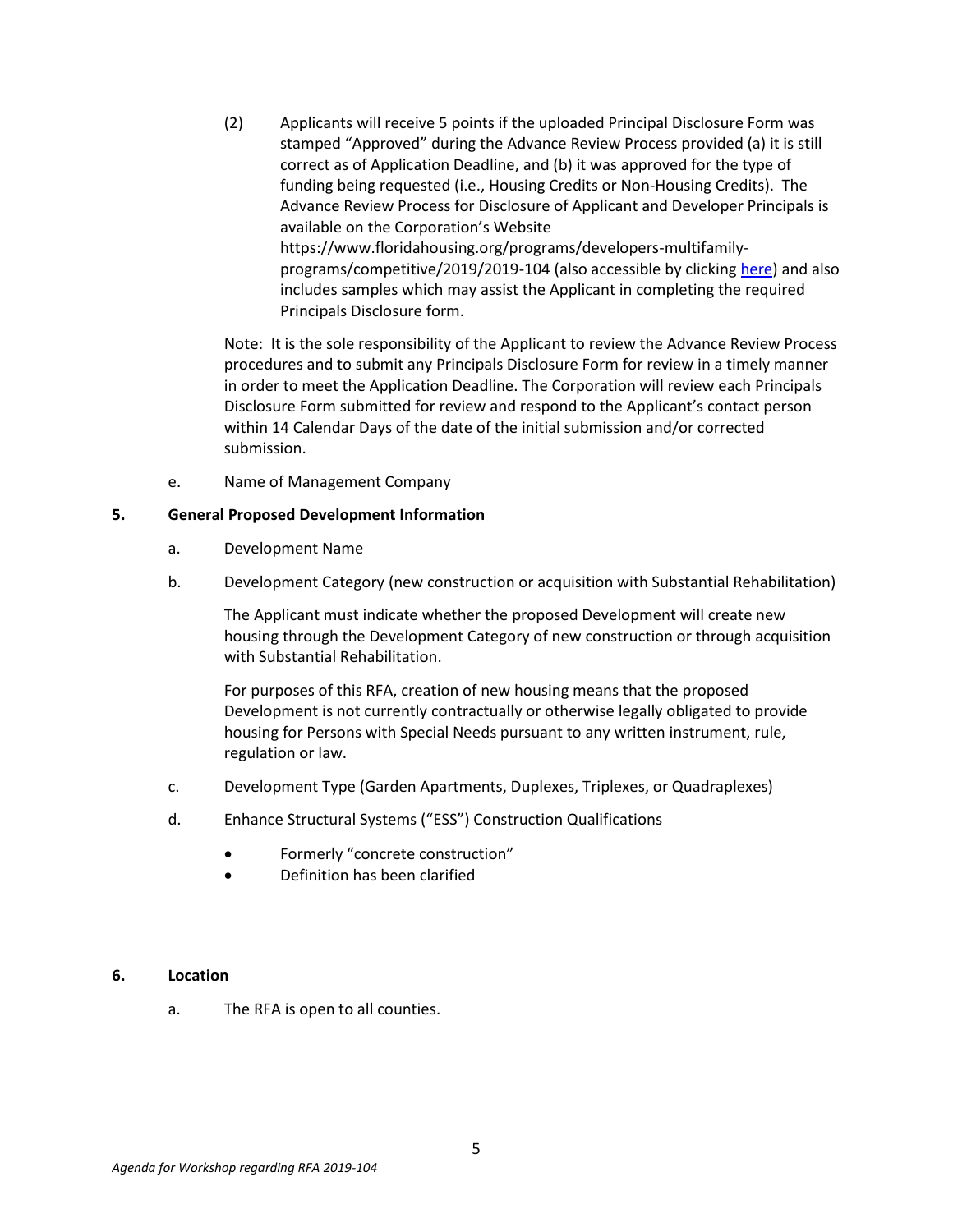| Large          | <b>Medium</b> |            | <b>Small</b>    |            |
|----------------|---------------|------------|-----------------|------------|
|                |               |            |                 |            |
| <b>Broward</b> | Alachua       | Manatee    | Baker           | Jefferson  |
| Duval          | Bay           | Marion     | <b>Bradford</b> | Lafayette  |
| Hillsborough   | Brevard       | Martin     | Calhoun         | Levy       |
| Miami-Dade     | Charlotte     | Okaloosa   | Columbia        | Liberty    |
| Orange         | Citrus        | Osceola    | De Soto         | Madison    |
| Palm Beach     | Clay          | Pasco      | <b>Dixie</b>    | Monroe     |
| Pinellas       | Collier       | Polk       | Franklin        | Nassau     |
|                | Escambia      | St. Johns  | Gadsden         | Okeechobee |
|                | Flagler       | St. Lucie  | Gilchrist       | Putnam     |
|                | Hernando      | Santa Rosa | Glades          | Suwannee   |
|                | Highlands     | Sarasota   | Gulf            | Taylor     |
|                | Indian River  | Seminole   | Hamilton        | Union      |
|                | Lake          | Sumter     | Hardee          | Wakulla    |
|                | Lee           | Volusia    | Hendry          | Walton     |
|                | Leon          |            | Holmes          | Washington |
|                |               |            | Jackson         |            |

**Large, Medium and Small County Geographic Categories**

- b. Provide the address of the proposed Development
- c. State whether the proposed Development consists of Scattered Sites
- d. Latitude/Longitude Coordinates are provided in Exhibit A.

Provide the latitude and longitude coordinates for the Development Location Point, and all Scattered Sites, if applicable, stated in decimal degrees, rounded to at least the sixth decimal place. No Surveyor Certification form required.

#### **7. Units**

- a. Total Number of Units
	- (1) Small County: minimum 4 units, maximum 15 units
	- (2) Medium and Large Counties: minimum 10 units, maximum 30 units
- b. Set-Aside Commitments
	- (1) Income Set-Aside Units

100 percent of the units shall be rented to households (person or persons) with incomes at or below 60 percent of the Area Median Income (AMI).

Applicants may rent units as Shared Housing\* to allow unrelated persons the choice to share units.

\* Shared Housing is defined as a rental dwelling unit that is shared by Persons with Special Needs who are not related or significant others. Each resident must have non-exclusive access to shared living space, consisting at a minimum of a kitchen and a living/dining area. Each resident in a Shared Housing unit shall sign a separate lease and shall be considered a separate household for the purposes of determining compliance with set-aside commitments, income eligibility, and rent payments.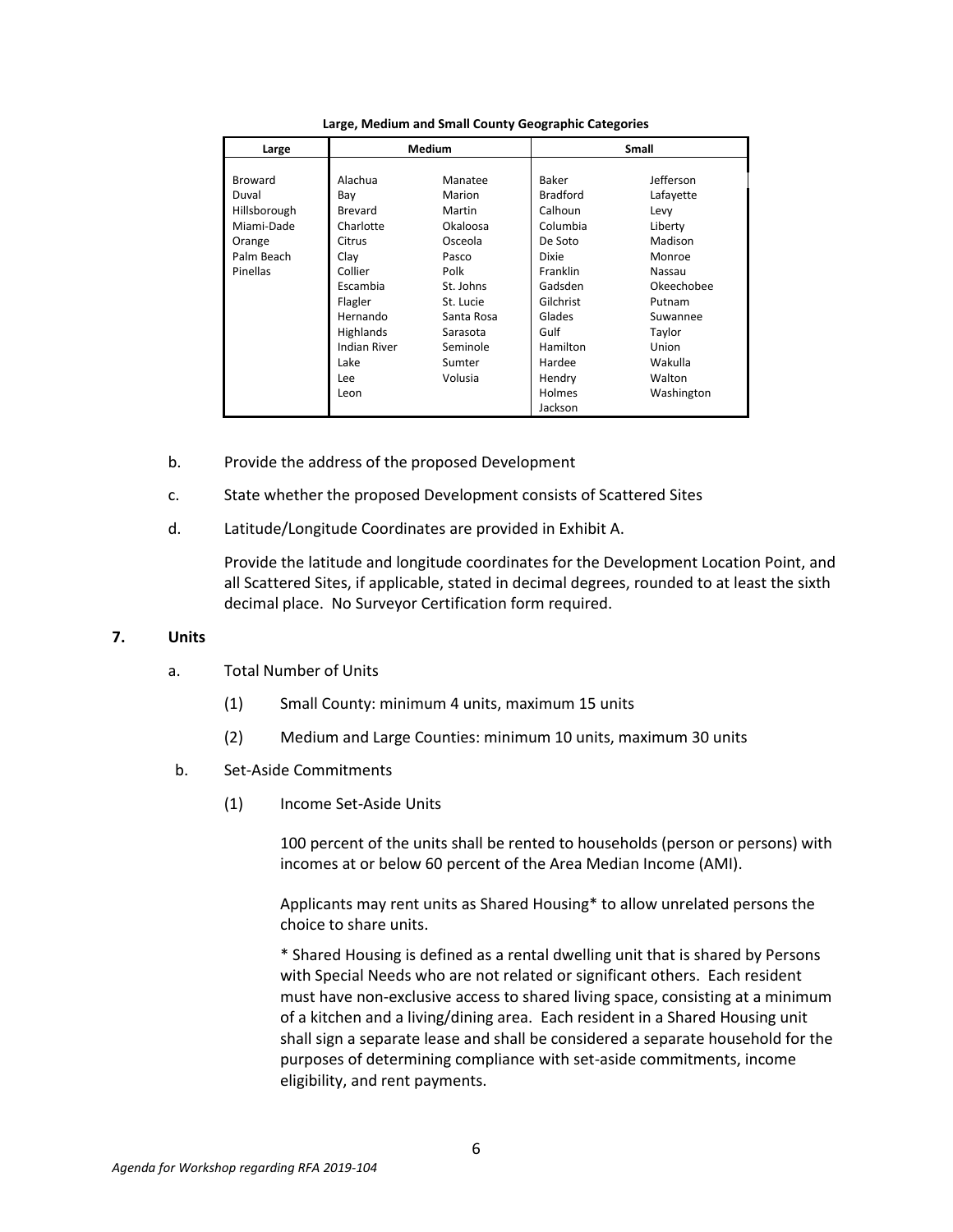- b. Required ELI Commitments
	- (1) Applicants must commit to set aside 20 percent of the total units in the proposed Development to serve Extremely Low Income (ELI) Households
	- (2) A Development utilizing any type of federal or state administered project based rental assistance for a unit can apply the unit towards the requirement to set aside 20 percent of the total units as ELI units if the unit serves ELI Households. The Corporation will verify any project based rental assistance during credit underwriting and, if the unit designated as ELI is also receiving project based rental assistance, the ELI funding will be reduced for that unit.
- c. Compliance Period Requirements
	- (1) Applicants must irrevocably commit to the Persons with Special Needs demographic commitment for a minimum of 30 years.
	- (2) Applicants must irrevocably commit to the Persons with Special Needs subpopulation(s) demographic commitment (outlined in 3.b. above) for a minimum of 12 years.
	- (3) Applicants must irrevocably commit to the income set aside commitment for a minimum of 30 years, except that Applicants must commit to the ELI set-aside commitment for a minimum of 15 years. After 15 years all of the ELI set-aside units may convert to serve residents at or below 60 percent AMI.
- d. Unit Mix
	- (1) The Applicant must complete the Unit Mix Chart listing the total number of bedrooms per unit, the total number of bathrooms per unit (including halfbaths, if applicable), the total number of units per bedroom type, and the number of units that are ELI Set-Aside units.
		- Units must consist of Zero (0), one (1), two (2), or three (3) bedrooms only;
		- At least 50 percent of the total units, rounded up, must be one Bedroom Units;
		- No more than 50 percent of the total units, rounded up, may be Zero Bedroom Units;
		- No more than 25 percent of the total units, rounded up, may be three (3) bedroom units; and
		- Two (2) and three (3) bedroom units may consist of Shared Housing. One Bedroom Units are not eligible for Shared Housing.
	- (2) The maximum ELI funding amount per eligible ELI Set-Aside unit the proposed Development is eligible to receive is based on the information listed by the Applicant on the Unit Mix Chart.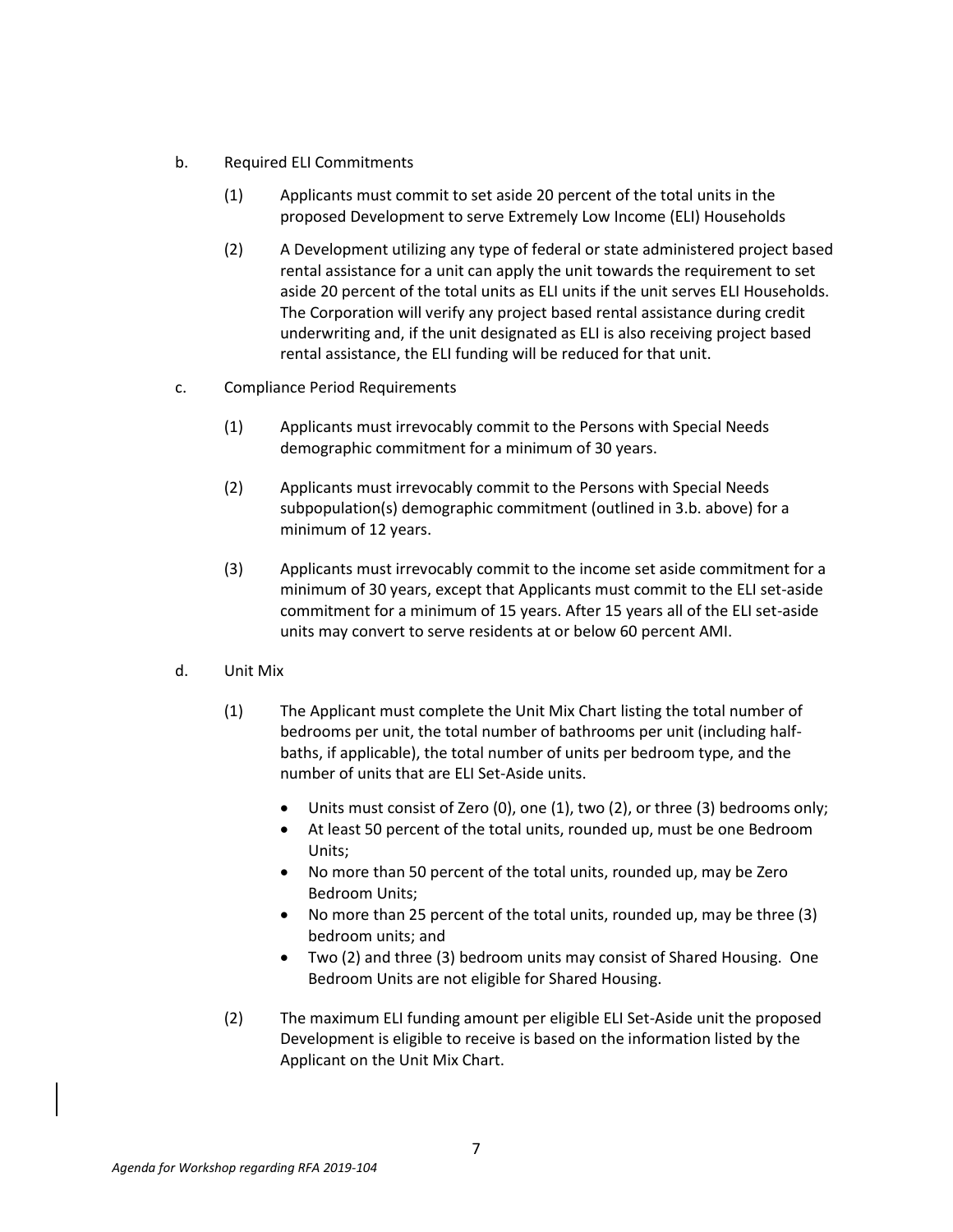## **8. Readiness to Proceed**

a. Site Control

\*New: Applicants must demonstrate site control as of Application Deadline by providing the properly executed Site Control Certification form (Form Rev. 08-18). Attached to th form must be one of the following:

- (1) Eligible Contract Buyer must be the Applicant for the proposed Development and must have a term that does not expire before 6 months after the Application Deadline; and/or
- (2) Recorded Deed or Certificate of Title Applicant must be sole grantee; and/or
- (3) Lease Applicant must be Lessee and must have unexpired term of at least 30 years after the Application Deadline.
- b. Ability to Proceed

The Applicant must demonstrate the following Ability to Proceed elements as of Application Deadline: Appropriate Zoning; Availability of Electric; Availability of Water; Availability of Sewer; and Availability of Roads.

The Ability to Proceed Verification forms (Form Rev. 08-16) are available on the webpage https://www.floridahousing.org/programs/developers-multifamilyprograms/competitive/2019/2019-104 (also available by clickin[g here\)](https://www.floridahousing.org/programs/developers-multifamily-programs/competitive/2019/2019-104).

## **9. Required Design and Construction Features**

All units are expected must meet all requirements as outlined in the RFA. If the proposed Development consists of rehabilitation, the proposed Development's ability to provide all construction features will be confirmed.

- a. Federal Requirements and State Building Code Requirements
- b. General Features
- c. Accessibility, Adaptability, Universal Design and Visitability Features
	- (1) Level 1 Accessibility Requirements

All Applicants that selected the Persons with Special Needs population of (a) Adult persons requiring independent living services in order to maintain housing or develop independent living skills and who have a Disabling Condition that currently impairs or is likely to impair their physical mobility; and/or (b) Persons receiving benefits under the Social Security Disability Insurance (SSDI) program or the Supplemental Security Income (SSI) program or from veterans' disability benefits shall be required to do the following:

(i) Set aside a minimum of 25 percent of the total units, rounded up, as fully accessible units in accordance with the 2010 ADA Standards for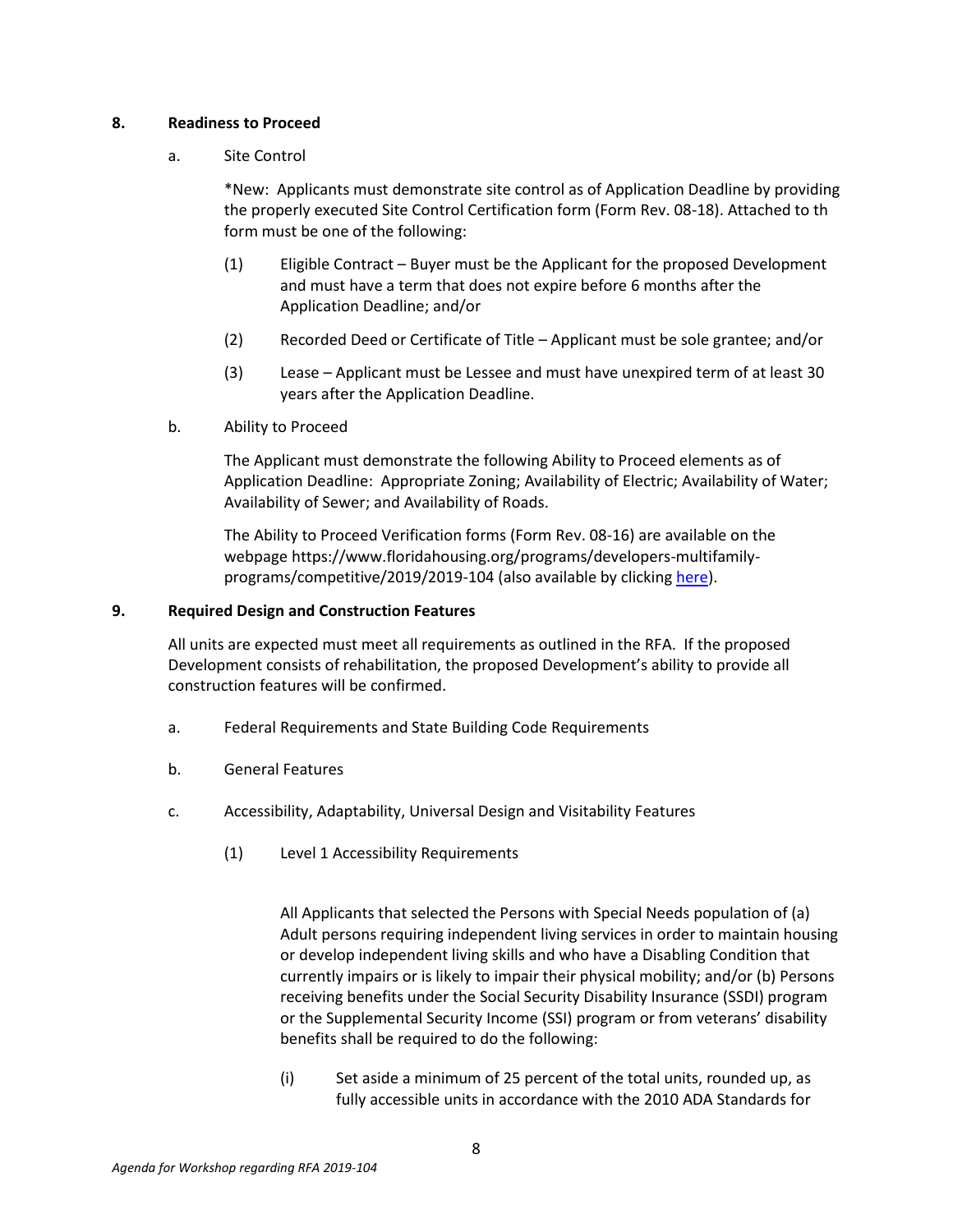Accessible Design, regardless of whether the proposed Development consists of new construction or Substantial Rehabilitation. These fully accessible units must (A) be on an accessible route and provide mobility features that comply with the residential dwelling units provision of the 2010 ADA Standards for Accessible Design\*; and (B) be equally distributed among different unit sizes and Development types and must be dispersed throughout the Development (not located in the same area, or on a single floor); and

(ii) Set aside at least an additional 10 percent of the total units to be accessible to persons with visual and hearing impairments in accordance with the 2010 ADA Standards for Accessible Design,\* regardless of whether the proposed Development consists of new construction or Substantial Rehabilitation. The units that are accessible to persons with visual and hearing impairments shall comply with the communication features described for Residential Dwelling units with Communication Features in the 2010 ADA Standards for Accessible Design\*.

#### (2) Level 2 Accessibility Requirements

All Applicants that did not select the Persons with Special Needs population of (a) Adult persons requiring independent living services in order to maintain housing or develop independent living skills and who have a Disabling Condition that currently impairs or is likely to impair their physical mobility; and/or (b) Persons receiving benefits under the Social Security Disability Insurance (SSDI) program or the Supplemental Security Income (SSI) program or from veterans' disability benefits shall be required to do the following:

- (i) Set aside a minimum of five (5) percent of the total units, rounded up, as fully accessible units in accordance with the 2010 ADA Standards for Accessible Design, regardless of whether the proposed Development consists of new construction or Substantial Rehabilitation. These fully accessible units must (A) be on an accessible route and provide mobility features that comply with the residential dwelling units provision of the 2010 ADA Standards for Accessible Design\*; and (B) be equally distributed among different unit sizes and Development types and must be dispersed throughout the Development (not located in the same area, or on a single floor); and
- (ii) Set aside at least one (1) additional unit to be accessible to persons with visual and hearing impairments in accordance with the 2010 ADA Standards for Accessible Design,\* regardless of whether the proposed Development consists of new construction or Substantial Rehabilitation. The unit(s) that is accessible to persons with visual and hearing impairments shall comply with the communication features described for Residential Dwelling Units with Communication Features in the 2010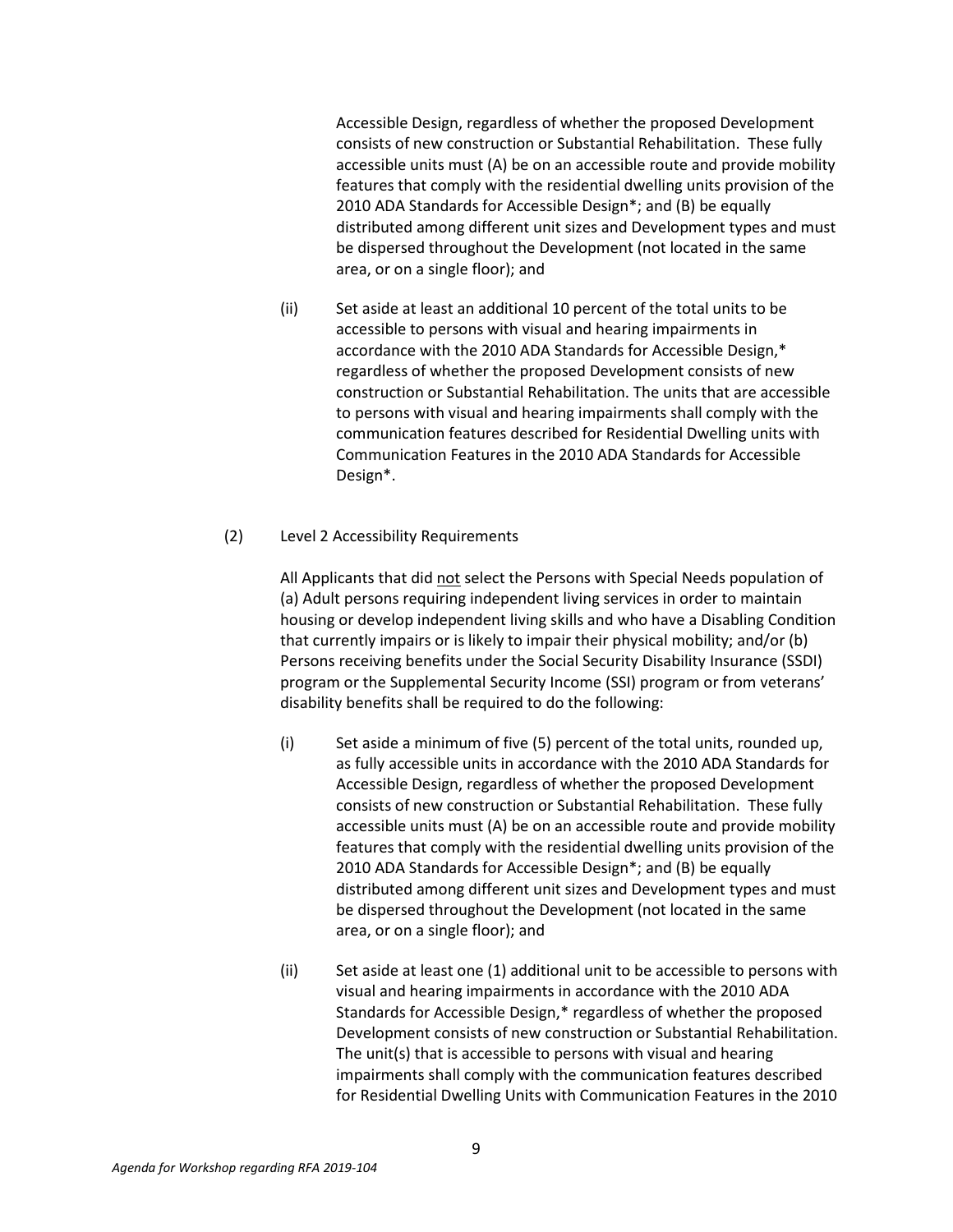# ADA Standards for Accessible Design\*.

- d. Required Green Building Features for all Developments
- e. Proposed Developments that consist of any Rehabilitation units must comply with the Capital Needs Assessment (CNA) process.

## **10. Required Resident Programs**

Resident Community-Based Services Coordination

The Applicant shall commit to submit a Resident Community-Based Service Coordination Plan to Florida Housing for review and approval during credit underwriting.

## **11. Funding**

- a. The Applicant's Eligible SAIL Request Amount is limited to the following:
	- (1) The SAIL Request Amount is limited to the lesser of the following:
		- (a) \$224,000 per unit, (which will be in addition to the Eligible ELI Request Amount);
		- (b) \$3,360,000 per Development in a Small County, (which will be in addition to the Eligible ELI Request Amount); or
		- (c) Development in a Medium or Large County

\$5,200,000 (which will be in addition to the Eligible ELI Request Amount)

- (2) ELI Loan Request Amount
	- All Applications are eligible for ELI gap funding for the required ELI Set-Aside units, not to exceed 20 percent of the total units.
	- The Applicant should state the amount of ELI Loan funding the proposed Development is eligible to receive in Exhibit A, as well as on the Construction/Rehab and Permanent Analysis. Note: Applicants not requesting the maximum amount of ELI funding will still be required to set aside 20 percent of the total units in the proposed Development to serve Extremely Low Income Households.
	- The funding will be in the form of a forgivable loan in an amount per ELI Set-Aside unit that is dependent upon the proposed Development's unit mix and the county where the proposed Development is located.
	- The ELI Set-Aside units must be distributed across the unit mix on a pro-rata basis.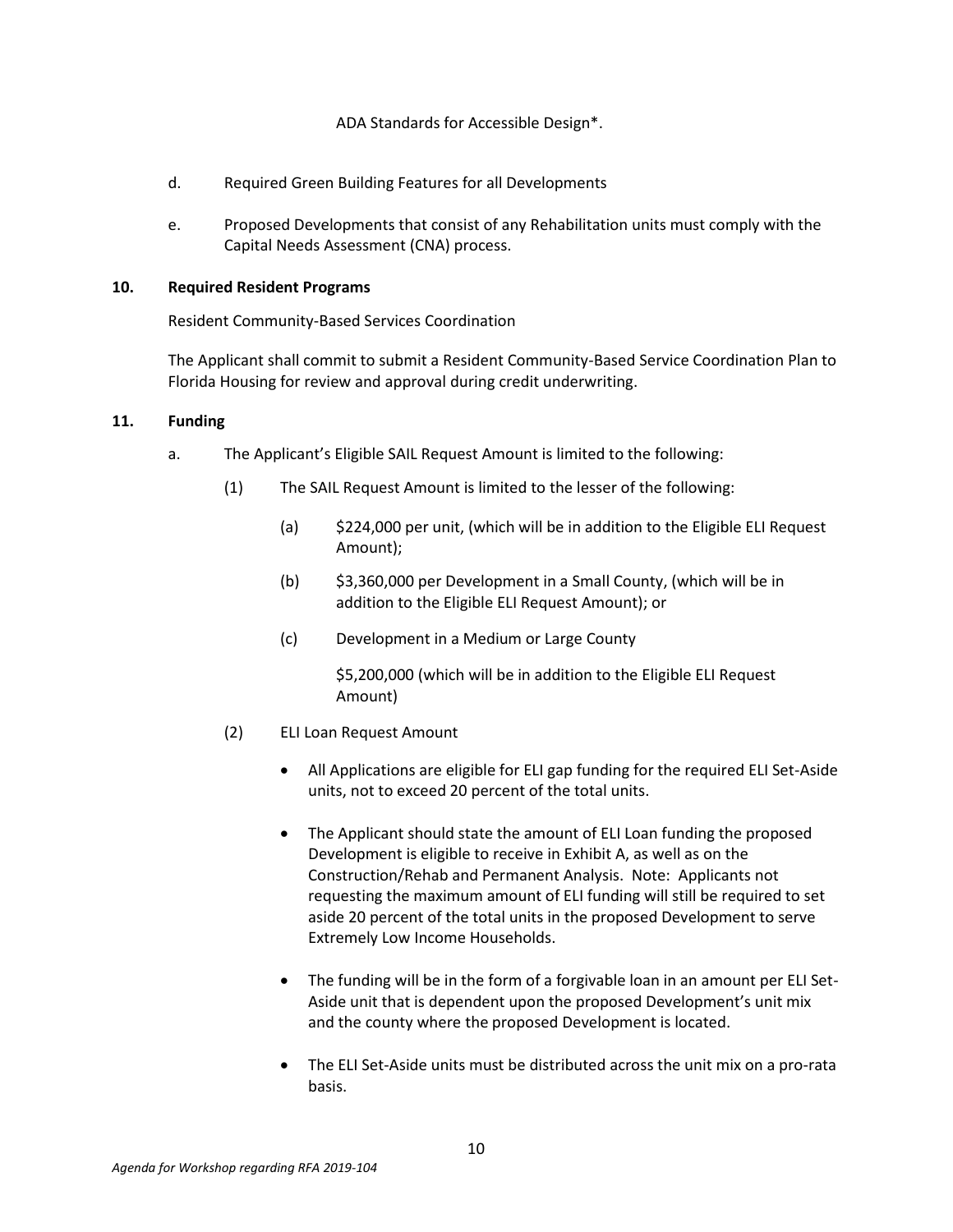# (3) 2018 ELI County Chart

| County          | 2018 ELI<br>AMI | 0 & 1<br><b>Bedroom</b><br><b>Units</b> | 2<br><b>Bedroom</b><br><b>Units</b> | 3 &<br>Higher<br><b>Bedroom</b><br><b>Units</b> |
|-----------------|-----------------|-----------------------------------------|-------------------------------------|-------------------------------------------------|
| Alachua         | 33%             | \$69,200                                | \$81,000                            | \$91,300                                        |
| Baker           | 35%             | \$55,800                                | \$65,400                            | \$73,600                                        |
| Bay             | 35%             | \$56,600                                | \$66,500                            | \$74,900                                        |
| <b>Bradford</b> | 40%             | \$42,600                                | \$49,900                            | \$56,300                                        |
| Brevard         | 35%             | \$58,100                                | \$68,200                            | \$76,900                                        |
| <b>Broward</b>  | 28%             | \$92,700                                | \$108,900                           | \$122,500                                       |
| Calhoun         | 40%             | \$37,300                                | \$43,700                            | \$49,400                                        |
| Charlotte       | 40%             | \$41,900                                | \$48,900                            | \$55,200                                        |
| Citrus          | 40%             | \$37,700                                | \$44,100                            | \$49,600                                        |
| Clay            | 33%             | \$67,700                                | \$79,500                            | \$89,500                                        |
| Collier         | 30%             | \$80,700                                | \$94,500                            | \$106,600                                       |
| Columbia        | 40%             | \$42,800                                | \$50,000                            | \$56,500                                        |
| DeSoto          | 40%             | \$37,300                                | \$43,700                            | \$49,400                                        |
| Dixie           | 40%             | \$37,300                                | \$43,700                            | \$49,400                                        |
| Duval           | 33%             | \$67,700                                | \$79,500                            | \$89,500                                        |
| Escambia        | 33%             | \$63,300                                | \$73,900                            | \$83,500                                        |
| Flagler         | 40%             | \$42,300                                | \$49,500                            | \$55,800                                        |
| Franklin        | 40%             | \$37,300                                | \$43,700                            | \$49,400                                        |
| Gadsden         | 33%             | \$65,400                                | \$76,600                            | \$86,200                                        |
| Gilchrist       | 33%             | \$69,200                                | \$81,000                            | \$91,300                                        |
| Glades          | 40%             | \$37,300                                | \$43,700                            | \$49,400                                        |
| Gulf            | 40%             | \$37,700                                | \$44,300                            | \$49,900                                        |
| Hamilton        | 40%             | \$37,300                                | \$43,700                            | \$49,400                                        |
| Hardee          | 40%             | \$37,300                                | \$43,700                            | \$49,400                                        |
| Hendry          | 40%             | \$37,300                                | \$43,700                            | \$49,400                                        |
| Hernando        | 35%             | \$57,400                                | \$67,200                            | \$75,800                                        |
| Highlands       | 40%             | \$37,300                                | \$43,700                            | \$49,400                                        |
| Hillsborough    | 35%             | \$57,400                                | \$67,200                            | \$75,800                                        |
| Holmes          | 40%             | \$37,300                                | \$43,700                            | \$49,400                                        |
| Indian River    | 35%             | \$57,900                                | \$68,000                            | \$76,600                                        |
| Jackson         | 40%             | \$37,300                                | \$43,700                            | \$49,400                                        |
| Jefferson       | 33%             | \$65,400                                | \$76,600                            | \$86,200                                        |
| Lafayette       | 40%             | \$37,500                                | \$43,900                            | \$49,400                                        |
| Lake            | 35%             | \$57,400                                | \$67,200                            | \$75,800                                        |
| Lee             | 35%             | \$57,200                                | \$67,000                            | \$75,500                                        |
| Leon            | 33%             | \$65,400                                | \$76,600                            | \$86,200                                        |
| Levy            | 40%             | \$37,300                                | \$43,700                            | \$49,400                                        |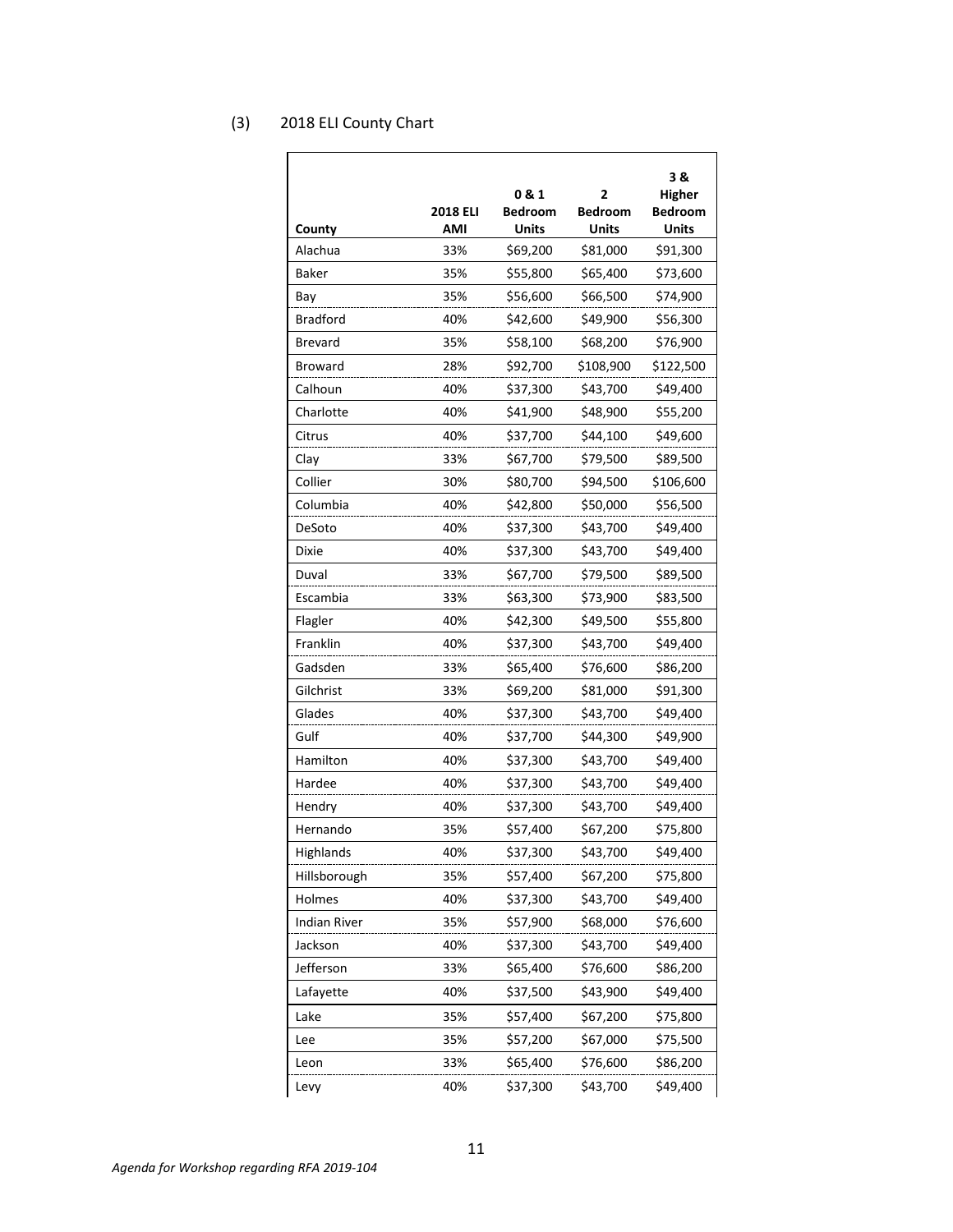| Liberty     | 40% | \$39,800  | \$46,500  | \$52,500  |
|-------------|-----|-----------|-----------|-----------|
| Madison     | 40% | \$37,300  | \$43,700  | \$49,400  |
| Manatee     | 33% | \$68,300  | \$79,700  | \$90,000  |
| Marion      | 40% | \$38,200  | \$44,800  | \$50,700  |
| Martin      | 40% | \$43,400  | \$50,800  | \$57,400  |
| Miami-Dade  | 28% | \$90,200  | \$105,900 | \$119,400 |
| Monroe      | 25% | \$110,900 | \$129,800 | \$146,400 |
| Nassau      | 33% | \$67,700  | \$79,500  | \$89,500  |
| Okaloosa    | 33% | \$63,700  | \$74,700  | \$84,200  |
| Okeechobee  | 40% | \$37,300  | \$43,700  | \$49,400  |
| Orange      | 35% | \$57,400  | \$67,200  | \$75,800  |
| Osceola     | 35% | \$57,400  | \$67,200  | \$75,800  |
| Palm Beach  | 28% | \$88,300  | \$103,400 | \$116,700 |
| Pasco       | 35% | \$57,400  | \$67,200  | \$75,800  |
| Pinellas    | 35% | \$57,400  | \$67,200  | \$75,800  |
| Polk        | 40% | \$38,400  | \$45,000  | \$50,900  |
| Putnam      | 40% | \$37,300  | \$43,700  | \$49,400  |
| Saint Johns | 33% | \$67,700  | \$79,500  | \$89,500  |
| Saint Lucie | 40% | \$43,400  | \$50,800  | \$57,400  |
| Santa Rosa  | 33% | \$63,300  | \$73,900  | \$83,500  |
| Sarasota    | 33% | \$68,300  | \$79,700  | \$90,000  |
| Seminole    | 35% | \$57,400  | \$67,200  | \$75,800  |
| Sumter      | 33% | \$64,800  | \$76,000  | \$85,500  |
| Suwannee    | 40% | \$37,300  | \$43,700  | \$49,400  |
| Taylor      | 40% | \$37,300  | \$43,700  | \$49,400  |
| Union       | 40% | \$37,300  | \$43,700  | \$49,400  |
| Volusia     | 40% | \$40,000  | \$46,900  | \$52,900  |
| Wakulla     | 35% | \$56,000  | \$65,500  | \$73,800  |
| Walton      | 40% | \$43,400  | \$50,800  | \$57,200  |
| Washington  | 40% | \$37,300  | \$43,700  | \$49,400  |
|             |     |           |           |           |

#### b. Interest Rate

- (1) Applicants that commit to set-aside at least 70 percent, but less than 80 percent, of the total units will qualify for a SAIL loan with an interest rate of 0 percent for the percentage of units that are set aside for Persons with Special Needs, and an interest rate of 1 percent for the remaining units. For example, a set-aside commitment of 70 percent of the units will have 70 percent at 0 percent interest rate and 30 percent at 1 percent interest rate, or a blended overall interest rate of 0.30 percent.
- (2) Applicants that commit to set aside at least 80 percent of the total units for Persons with Special Needs will qualify for a SAIL loan with an interest rate of 0 percent.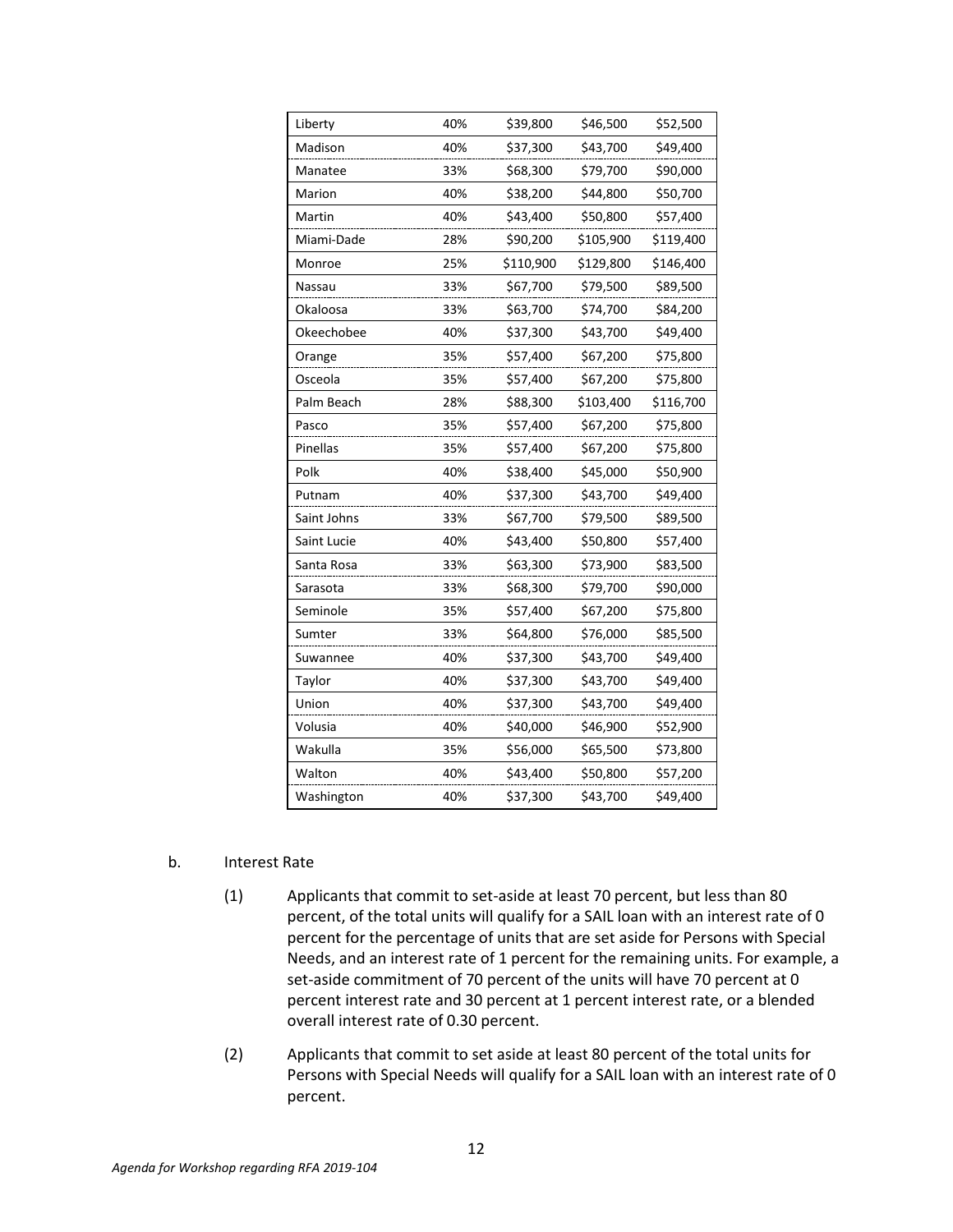- c. Developer Fee / General Contractor Fee/Operating Deficit Reserve
	- (1) Developer fee shall be limited to a total of 16 percent of Development Cost.
	- (2) General Contractor fee shall be limited to 14 percent of actual construction cost.
	- (3) Operating Deficit Reserves

Up to five (5) percent of the Development Costs will be permitted in the Application. The operating deficit reserve will be verified and sized during credit underwriting. Any operating deficit reserve account approved in credit underwriting will be held by the Corporation or its services.

d. Qualifying Financial Assistance Funding Preference

To qualify for the Qualifying Financial Assistance Funding Preference, the Applicant must meet one of the following requirements:

(1) Cash Funding Equals at Least 3 Percent of the Eligible SAIL Loan Amount

To qualify, Applicants must state the amount of cash loans, cash grants and/or cash on hand ("Cash Funding") from Local Government entities and/or other non-Corporation sources (all of which, for purposes of this provision, will be considered to be "Qualifying Financial Assistance") and provide evidence for each source. If the Qualifying Financial Assistance sources are equal to at least 3 percent of the Applicant's Eligible SAIL Request Amount (exclusive of the ELI Loan amount), the Applicant will receive a funding preference.

Note: In-kind donations or any other donation of property or assets or waiver of any fees as well as any funding from the Corporation will not be considered Qualifying Financial Assistance.

(2) Donation of Land by a Local Government

To qualify, the Total Development Cost cannot consist of any land costs during scoring or during the credit underwriting process; the entire site must have been donated or will be donated from a Local Government to the Applicant; and the site control documentation must reflect one of the following:

- The eligible contract must reflect that a Local Government is the seller and the Applicant is the buyer, and the price of the land must be \$10 or less;
- The deed must reflect the Local Government as the grantor, the transaction must have occurred no more than 12 months prior to the Application Deadline, and the price of the land must have been \$10 or less, and the closing statement must be provided demonstrating that the price of land was \$10 or less;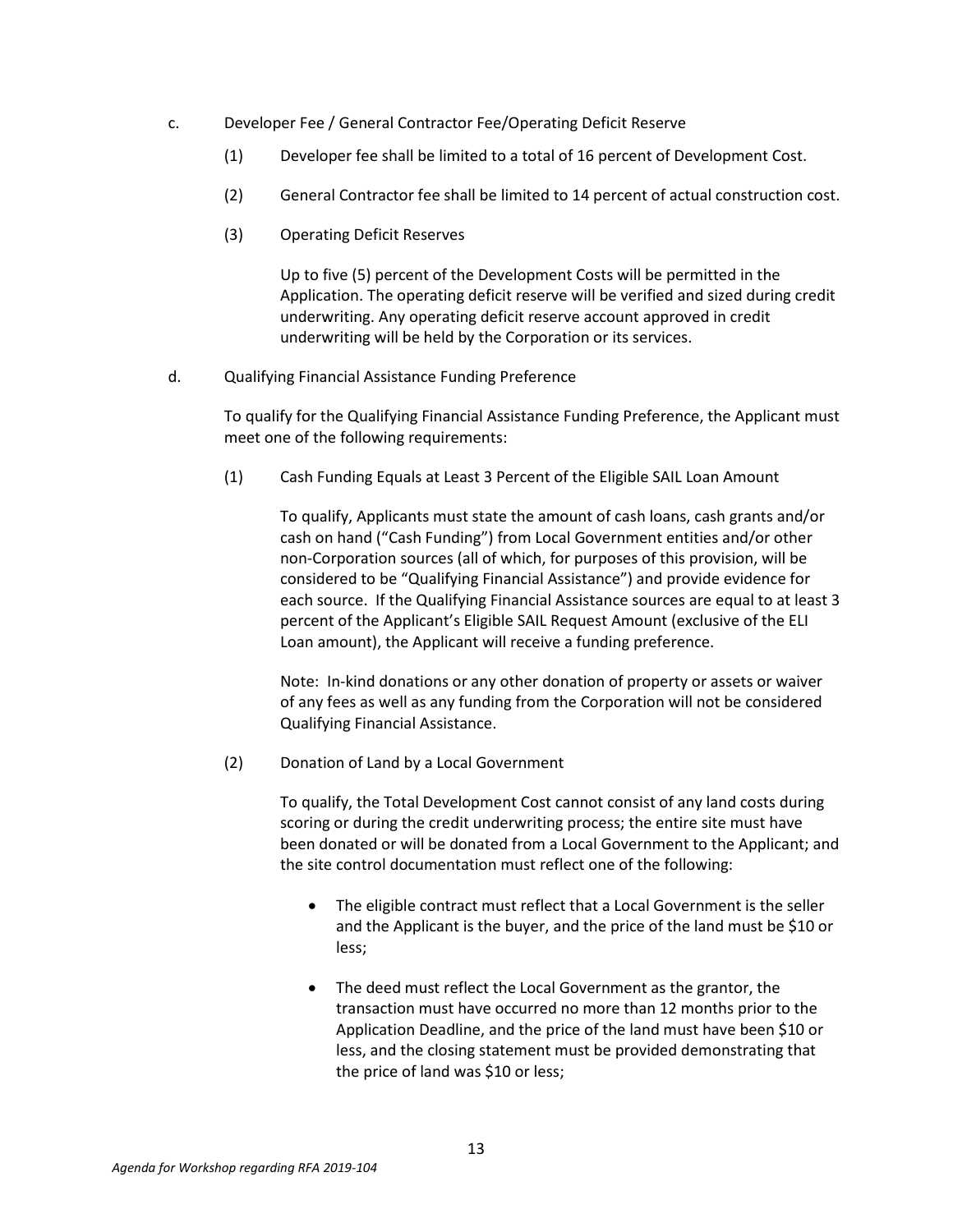• The lease payments must equal \$10 a year or less.

For discussion: Florida Housing may allow donation of land from a non-profit organization that is not affiliated with the Applicant or Developer to qualify for this preference.

e. Per Unit Construction Funding Preference

The following Applications will qualify for this funding preference:

- (1) Applications with a Development Category of new construction; and
- (2) Applications with a Development Category of acquisition with Substantial Rehabilitation that reflect an amount of at least \$32,500 per unit when the amount listed in the Total column of the Development Cost Pro Forma for the Development Cost line item A1.1 (Actual Construction Cost) is divided by the number of total units in the Development.
- f. Total Development Cost Per Unit Limitation

| <b>Measure</b>                                                                                                                                   | Wood - New<br>Construction<br>Unit                                                                       | <b>ESS - New</b><br>Construction<br>Unit | <b>All Rehabilitation Units</b> |  |  |  |
|--------------------------------------------------------------------------------------------------------------------------------------------------|----------------------------------------------------------------------------------------------------------|------------------------------------------|---------------------------------|--|--|--|
| Maximum TDC Per Unit Limitation<br>* for all counties except Broward<br>and Miami-Dade                                                           | \$206,000                                                                                                | \$248,000                                | \$173,000                       |  |  |  |
| Maximum TDC Per Unit Limitation<br>* for Broward and Miami-Dade<br>counties                                                                      | \$217,000                                                                                                | \$260,000                                | \$181,000                       |  |  |  |
| Applicable TDC Multipliers (to be applied against the Development's TDC) and TDC Add-Ons (to be added to the<br>Maximum TDC Per Unit Limitation) |                                                                                                          |                                          |                                 |  |  |  |
| Demographic category commitment of Persons with Special Needs                                                                                    | 90%                                                                                                      |                                          |                                 |  |  |  |
| TDC Multiplier for Florida Keys Area for all areas north of Plantation Key (i.e.,<br>north of Tavernier Creek)                                   | 65%                                                                                                      |                                          |                                 |  |  |  |
| TDC Multiplier for Florida Keys Area for all areas located on or south of<br>Plantation Key (i.e., south of Tavernier Creek)                     | $50\%**$                                                                                                 |                                          |                                 |  |  |  |
| TDC Add-On for Applicants that have a PHA / instrumentality of a PHA as a<br>Principal                                                           | \$5,000 of additional per unit<br>costs will be added to the above<br>Maximum TDC Per Unit<br>Limitation |                                          |                                 |  |  |  |

## **12. Narrative Scoring**

- a. Operating/Managing Experience (Maximum of 40 points)
- b. Access to Community-Based Services and Resources (Maximum 55 Points)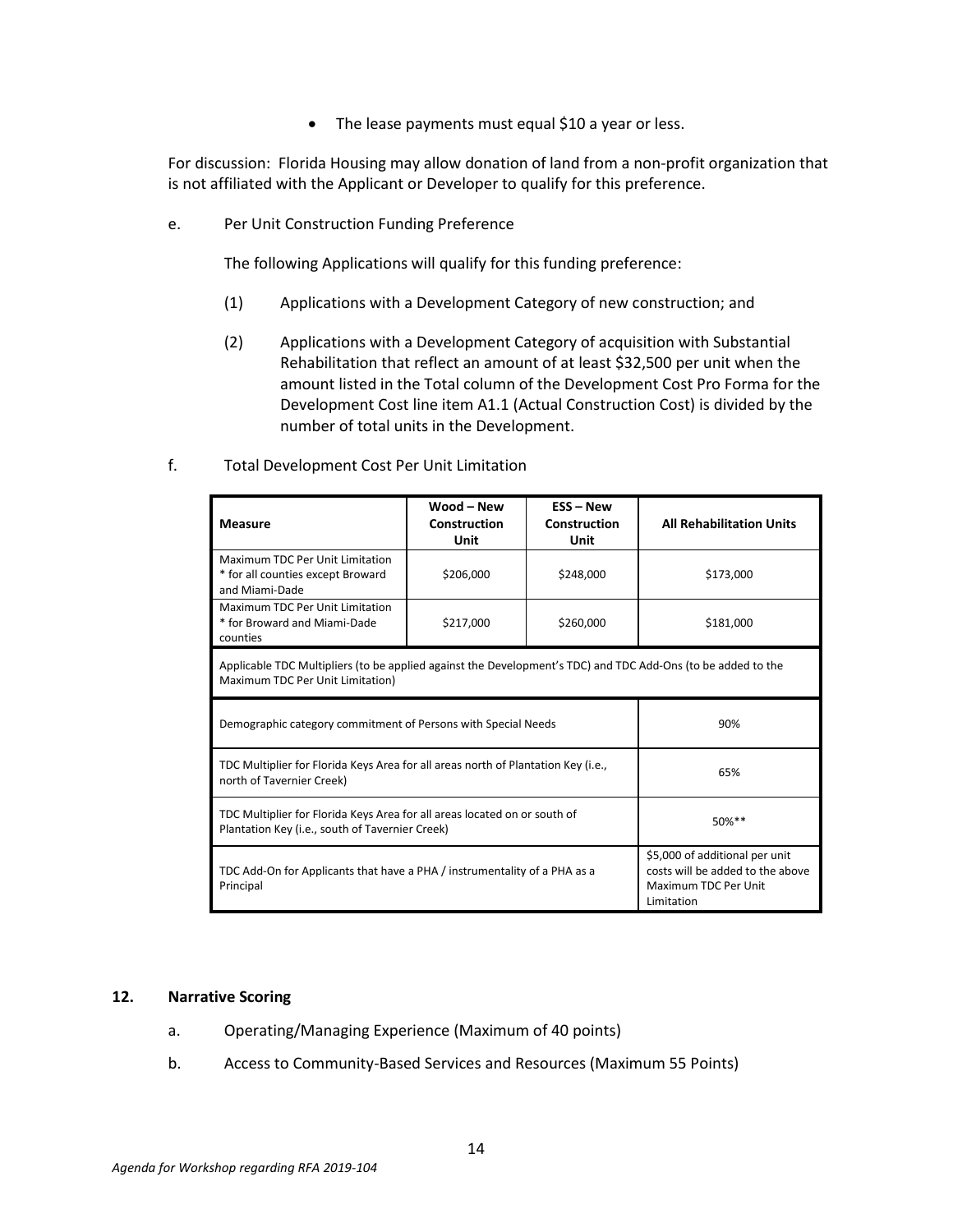- (1) Access to community-based general services such as shopping for groceries, medicine, clothing, and other household and personal items (Up to 20 Points)
- (2) Access to community-based services and resources that address tenants' physical health, behavioral health and wellness, and self-sufficiency services and activities that can lead to stable and integrated lives in their community (Up to 35 Points)
- c. Approach Toward Tenant Application and Screening Procedures for Households with a Person with Special Needs Applying for Tenancy (Up to 20 Points)

While property management procedures must incorporate an eligibility process for tenancy that appropriately manages the viability of the property and safety of current tenants, the Corporation expects Applicants to balance this with a process that is welcoming to all prospective tenants and considers a prospective tenant's current and former circumstances, particularly for all ELI Set-Aside units, including those for Persons with Special Needs. As a result of these households' low incomes and special needs, they often have conditions in their employment, credit, income, criminal and rental history that affect their ability to meet traditional requirements for tenancy in safe and decent rental housing.

For points, the Applicant must describe the specific housing application process and tenant screening criteria, procedures and policies that will be used by the Applicant's property management to assist in determining whether a prospective tenant is eligible for tenancy. The Applicant's narrative should be focused on application and screening procedures, not the services that will be provided to welcome or support a tenant once approved for move-in or after move-in. The screening procedures provided in the Applicant's narrative should focus on procedures and policies that assist in lowering and overcoming barriers related to the income, credit, criminal and rental history of ELI persons and persons with special needs that would normally prevent them from being approved for tenancy under traditional tenant screening criteria and policies.

#### Tenant Application

The narrative should explain in detail how the Applicant will facilitate a household's ability to acquire, complete and submit the rental application. The Applicant's rental application policies should include specific information on how the Applicant will increase a prospective tenant's ability to apply for and access the rental housing by reducing barriers such as application fees, security deposits and other related move-in fees.

#### Tenant Screening

The Corporation is interested in tenant screening policies that demonstrate how the Applicant will improve a prospective tenant's opportunity to qualify for tenancy. The Applicant should describe the detailed tenant screening procedures and policies to be implemented that will consider the nature and extent of barriers found in a tenant's income, credit, criminal and rental history that might adversely affect the intended household's ability to qualify for and access safe and decent rental housing. The tenant screening procedures and policies should also describe the look-back period that will be implemented when screening a prospective tenant's criminal, rental and credit history.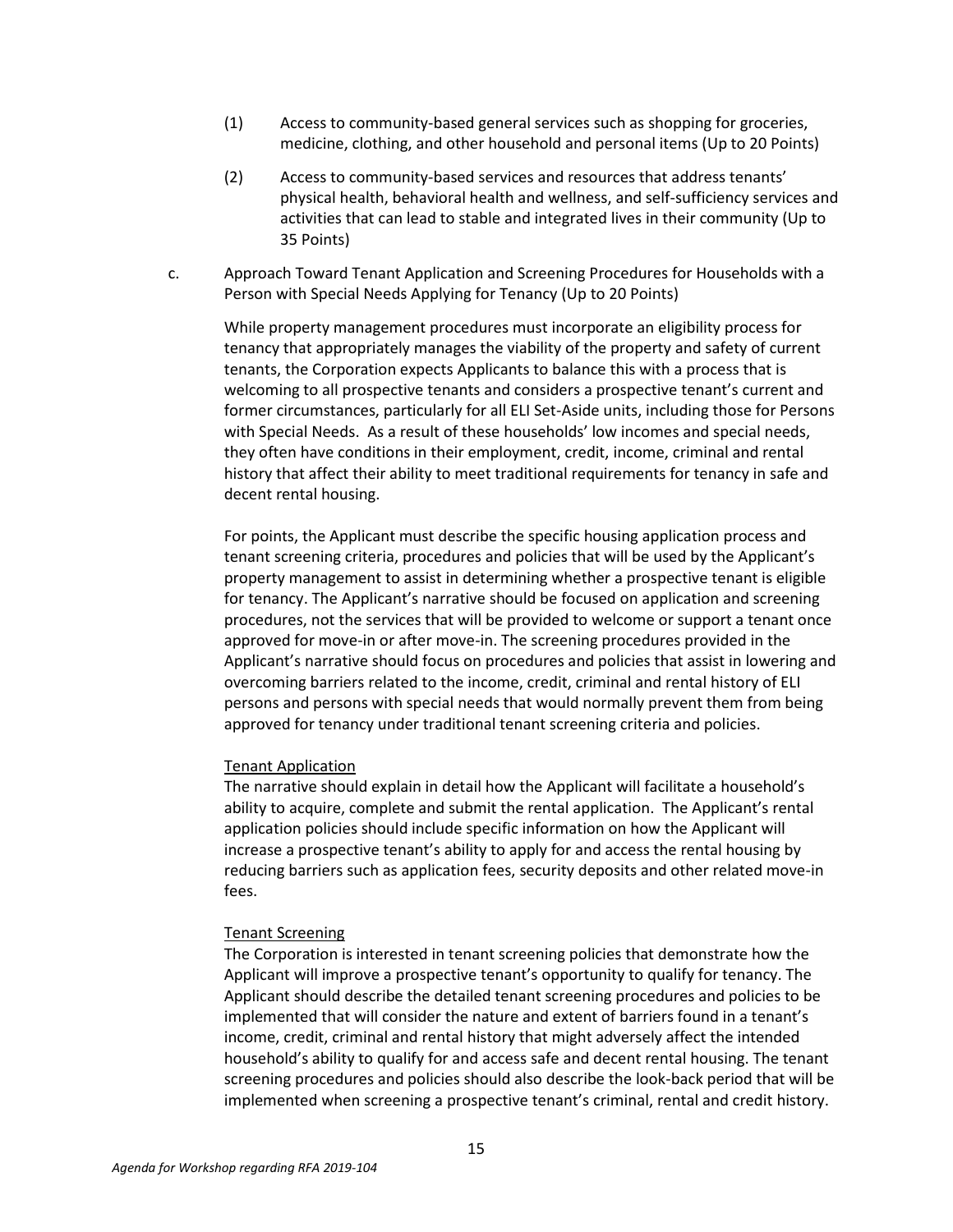In addition to this narrative, a Tenant Selection Plan shall be provided during credit underwriting that describes these specific tenant screening and application procedures and policies.

The Applicant's description is limited to no more than three (3) typed pages.

The Applicant shall develop and implement a plan for tenant outreach, marketing, referral and selection as approved by the Corporation during the credit underwriting process.

## **13. Funding Selection**

1. Tier 1 and Tier 2

Applications that commit to provide 100 percent of the Developer fee to one or more Non-Profit entities will be considered Tier 1 Applications. All Applications for proposed Developments that did not qualify as Tier 1 Applications will be considered Tier 2 Applications. Tier 1 Applications will be listed above Tier 2 Applications.

2. Application Sorting Order

The highest scoring Applications will be determined by first sorting together all eligible Applications from highest score to lowest score, with any scores that are tied separated in the following order:

- a. By the Application's Qualifying Financial Assistance Funding Preference. Applications that demonstrate an amount that is at least 3 percent of the Applicant's Eligible SAIL Request Amount (exclusive of the ELI Loan amount) will be listed above Applications that do not demonstrate this amount;
- b. By the Application's Per Unit Construction Funding Preference. Applications that qualify for this Preference will be listed above Applications that do not qualify for this Preference;
- c. By the Application's Eligible SAIL Request Amount per set-aside unit with Applications that have a lower amount of SAIL funds per set-aside unit listed above Applications that have a higher amount of SAIL funds per set-aside unit;
- d. By the Application's SAIL Request as Percentage of Total Development Cost, with Applications that have a SAIL Request Amount as a percentage of Total Development Cost (TDC) of 90 percent or less listed above Applications with a SAIL Request Amount as a percentage of TDC of more than 90 percent;
- e. By the Application's eligibility for the Florida Job Creation Preference as outlined in set forth in the RFA with Applications that qualify for this Preference listed above Applications that do not qualify for this Preference; and
- f. By lottery number, with Application that received the lowest lottery number listed above Applications with a higher lottery number.
- 3. Funding Selection Process